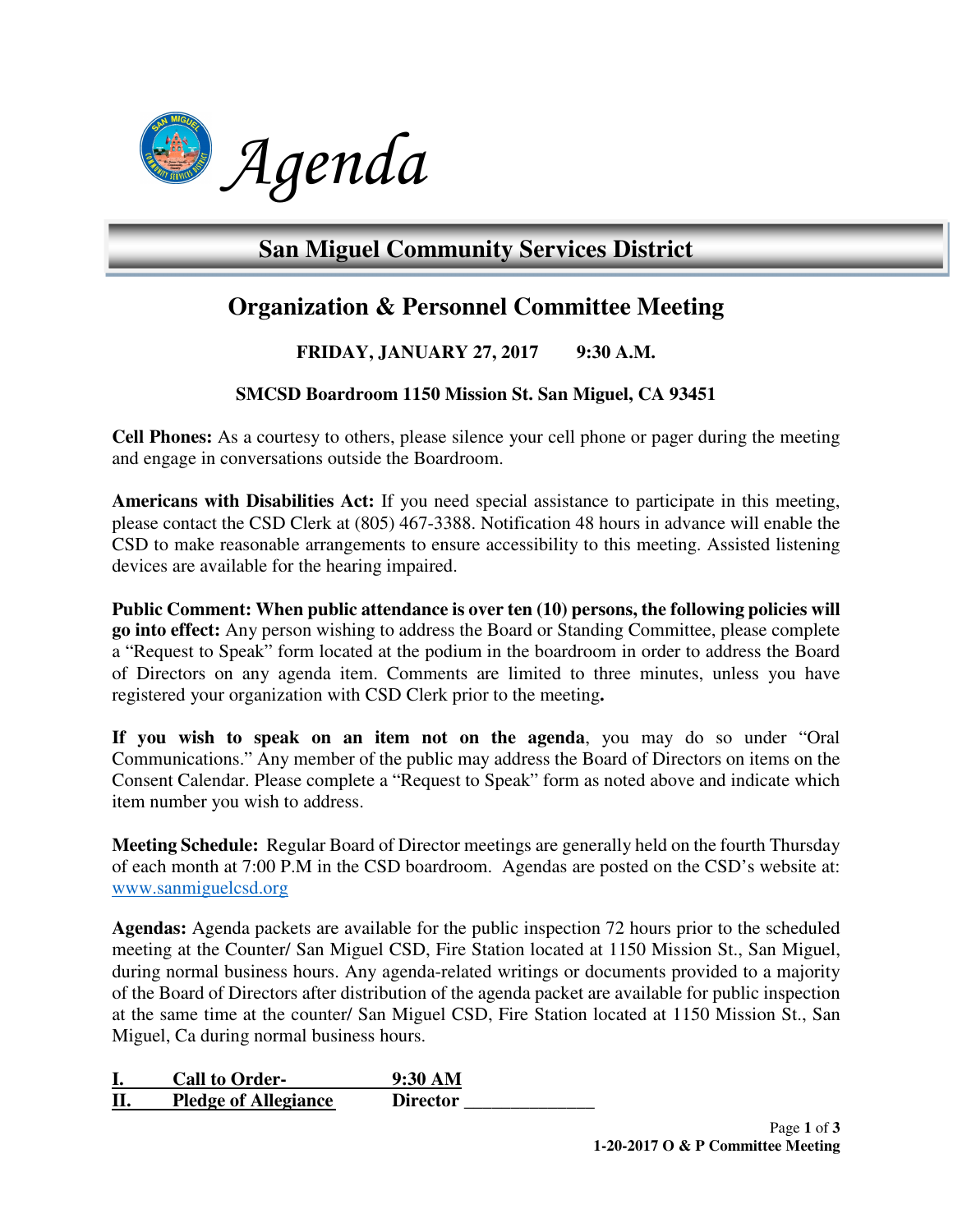#### **IV. Selection of Chair:**

**V. Oral and Written Communications**: Persons wishing to speak on a matter not on the agenda may be heard at this time; however, no action will be taken until placed on a future agenda. Speakers are limited to three minutes. Please complete a "Request to Speak" form and place in basket provided.

#### **VI. AGENDA ITEMS:**

**1. Review and Discuss Revisions to Board Rules and By-Laws Manual** 

 **Staff Recommendation**: Discuss and make a recommendation that the Board approve revisions to Board Rules and By-Laws Manual.

**M** S

**2. Review and Discussion of Recruitment for Administrative position** 

**Staff Recommendation**: Review and Discuss Recruitment for Administrative position per Board policy.

**M** S S

**3. Review and Discussion of Existing District Contractual Agreements—Continued Review** 

**Staff Recommendation**: Review and make further recommendations to the Board of Directors re: Existing District Contractual Agreements.

**M** S S

**4. Review and Discuss General Manager's Report on Status of Utility Services Recruitment.** 

 **Staff Recommendation:** Hear a report on Utility Services recruitment effort.

#### **VII. COMMITTEE COMMENTS:**

This section is intended as an opportunity for Committee members to make brief announcements, request information from staff, request future agenda item(s) and/or report on their own activities related to District business. No action is to be taken until an item is placed on a future agenda.

#### **VIII. ADJOURNMENT TIME:**

Next O & P Committee Meeting is scheduled for Friday, February 10, 2017.